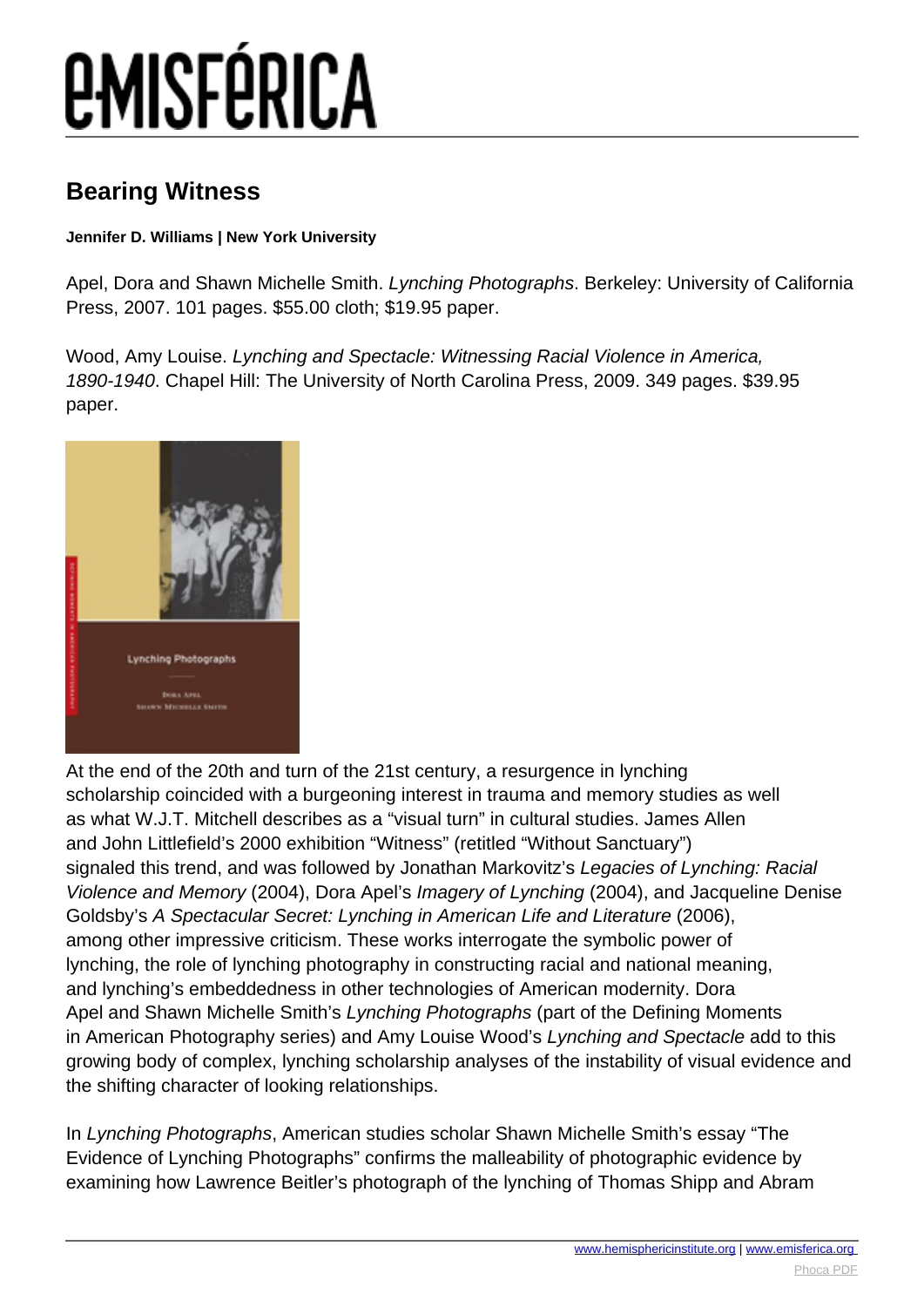# **EMISFÉRICA**

Smith has been deployed in various contexts and, as a consequence, has solicited disparate reactions from viewers. Beitler's picture of an infamous 1930 lynching in Marion, Indiana was marshaled by the black press "to unmask white privilege" and by white presses "as a justification of mob murders, appropriate retribution for the crimes of murder and, especially, rape," Smith explains (23). Likewise, the same image could communicate different messages to black and white communities depending on how the photo was framed and circulated, and by whom. White supremacists sent lynching photographs and postcards to leading African Americans as a "warning" to "stay in their place", yet African Americans inverted the meaning of these photographs and used them for anti-lynching campaigns: "In these contexts, lynching photographs no longer function as weapons of fear and intimidation but become rallying cries for civil rights activism" (24). Smith's discussion of contemporary appropriations of Beitler's photograph by artist Kerry James Marshall, hip hop group Public Enemy, and anti-choice group Justice for All further substantiates the political efficacy as well as the potential hazards of photographic evidence.



In the same book, art historian Dora Apel's essay "Lynching Photographs and the Politics of Public Shaming" also argues that how photos are presented and where they are disseminated matter. Apel maps several key moments in lynching photography in order to show how lynching united whites across classes based on shared assumptions of racial superiority and patriarchal control over white women's bodies. She attributes the political sway of lynching photographs to their affective power, arguing that the public display of Emmett Till's violated corpse, for instance, turned acts of looking into a performance of mourning. That collective mourning sparked a movement when "Mamie Till Bradley shifted the emphasis of earlier white supremacist photographs of spectacle lynchings from the shaming of the black subject to a black-controlled 'spectacle funeral' that refused to derealize the horror and grief of racial violence" (62-64). Apel connects the imperative to look and the politics of shame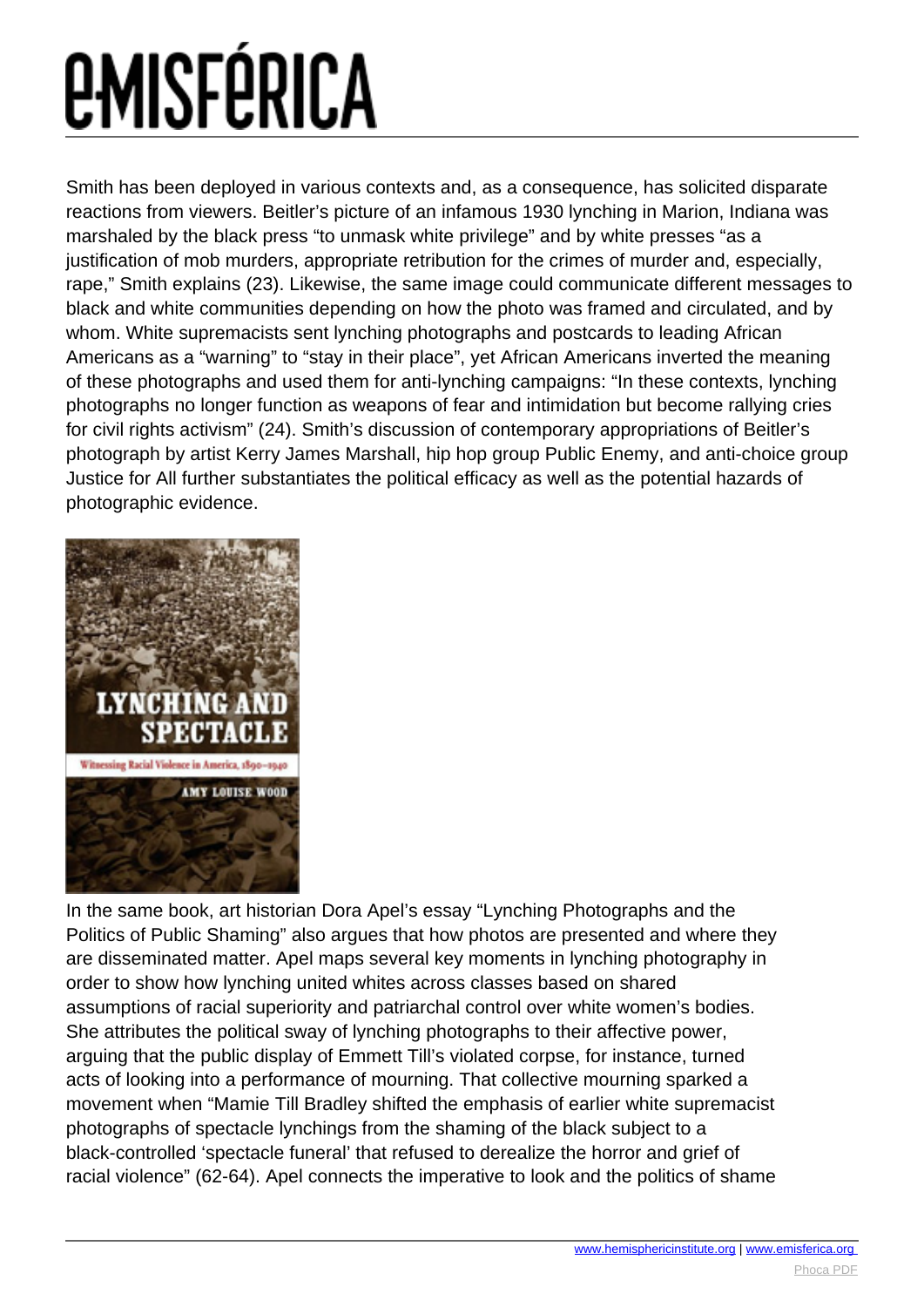# *<u>EMISFÉRICA</u>*

around lynching photos and postcards to contemporary displays of torture in photographs of Abu Ghraib prisoners. Her suggestion that public shame can incite political action speaks to the transformative power of visual evidence throughout history; however, as Amy Louise Wood's detailed and meticulously researched Lynching and Spectacle shows, transforming images of terror into tools of antiracist protest entails the nation's reconstruction of its own self-image. Wood breaks new ground in lynching scholarship by focusing the bulk of her analysis on the white crowds who participated in performances of lynching. More than mere spectators, Wood characterizes members of these crowds as "witnesses" who "beheld or experienced [lynching] with active engagement" (11). These acts of witnessing consolidated southern whites as a community. Wood also brings together public executions, religious observances, photography, and moving pictures under the rubric of "witnessing" and organizes her book in accordance with these different and sometimes opposing practices of looking while charting lynching's chronology from the height of mob violence to its decline.

Like Jacqueline Goldsby's A Spectacular Secret, cited earlier, Wood's book juxtaposes the spectacle of lynching to other types of spectatorship and spectacle at the turn of the 19<sup>th</sup> century as a way to underscore lynching's relationship to modernity. Wood's emphasis on the "social landscapes" within which lynchings occurred distinguishes her work from most others that treat the subject. The unexpected pairing of public executions and religion in part one of the three-part study details how ideologies of moral and divine justice conjoined for white southern communities and, in their minds, sanctioned their acts of violence. Wood explains that "the public ritual of lynching offered white southerners a certainty of their own grace and a sense of belonging to a virtuous and consecrated white community" (50). The book goes on to trace how southern and northern perceptions of lynching shifted over time and to illustrate the role visual technologies played in this shift. After providing a thoroughgoing reception analysis of D.W. Griffith's Birth of a Nation, Wood culminates the book with a discussion of the NAACP's use of lynching images to support national and international antilynching campaigns.

Similar to Apel and Smith's slim text, Wood's extensive cultural history bears out the protean nature of visual evidence. If there is an area of Wood's study that warrants further elaboration, it is the difference between "spectators" and "witnesses." Wood establishes in her introduction that a "spectator or a bystander becomes a witness when his or her spectatorship bears a legal, spiritual, or social consequence; when it can establish the true course or meaning of an event or action; or when it can confer significance or value on an event" (4). Can such a broad theory of witnessing hold true for lynching crowds and film viewers alike, for black and white audiences, and for primary and secondary witnesses? Unpacking the theory of witnessing would have only strengthened Wood's already solid assertion of visuality's power to change cultural attitudes and practices, if not history itself.

Overall, both works make a substantive contribution to students and scholars of